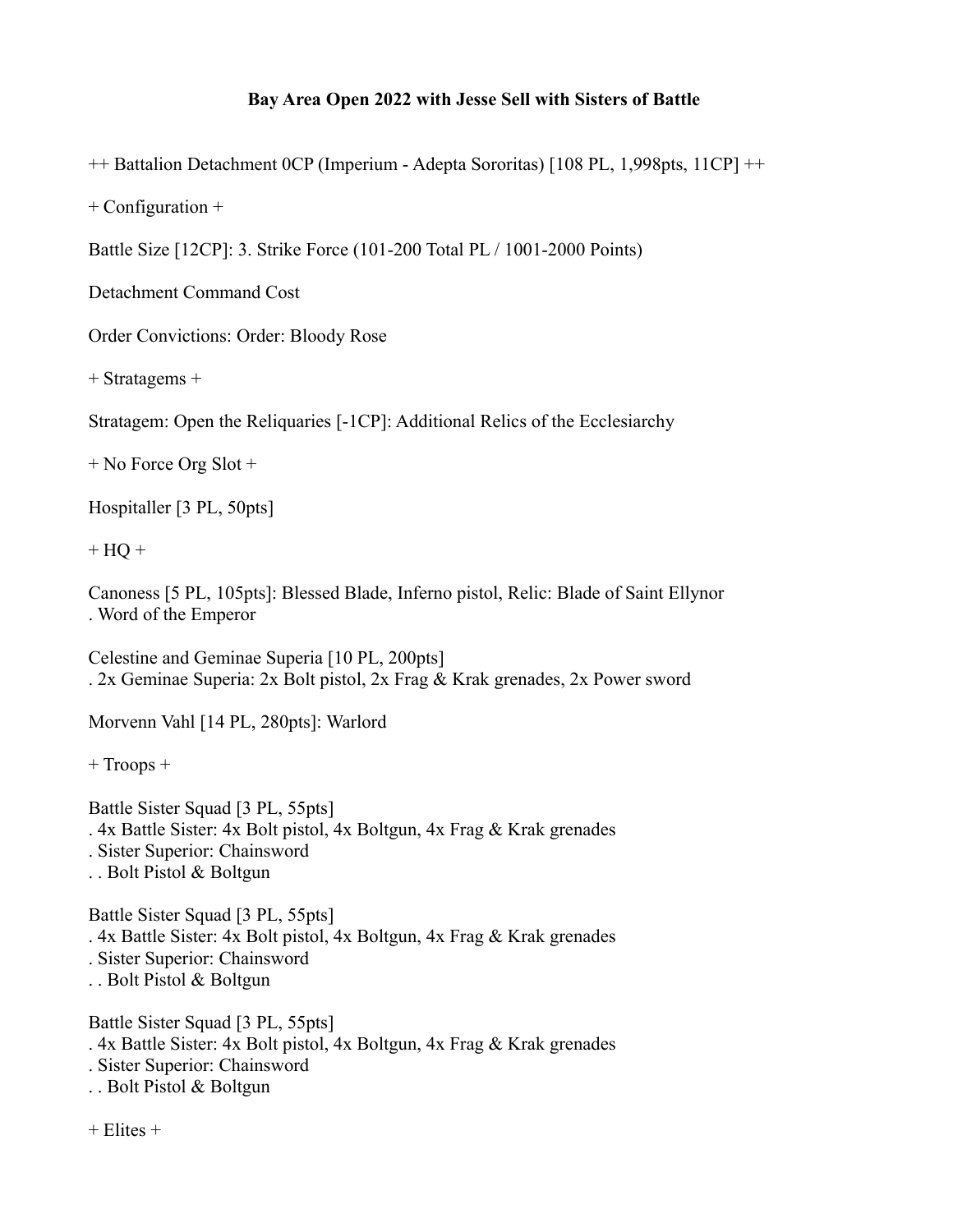Dogmata [4 PL, 65pts]: 2. Chorus of Spiritual Fortitude, 5. Verse of Holy Piety, Relic: The Sigil Ecclesiasticus

Paragon Warsuits [11 PL, 240pts]

. Paragon: 2 Storm Bolters, Multi-melta, Paragon War Blade

. Paragon: 2 Storm Bolters, Multi-melta, Paragon War Blade

. Paragon Superior: 2 Storm Bolters, Multi-melta, Paragon War Blade

Sisters Repentia [6 PL, 70pts] . 5x Sisters Repentia: 5x Penitent Eviscerator

Sisters Repentia [6 PL, 140pts] . 10x Sisters Repentia: 10x Penitent Eviscerator

+ Fast Attack +

Seraphim Squad [8 PL, 104pts]

. 3x Seraphim: 6x Bolt pistol, 3x Frag & Krak grenades

. Seraphim Superior: Bolt pistol, Bolt pistol

. Seraphim w/ Special Weapons: 2x Ministorum Hand Flamers

. Seraphim w/ Special Weapons: 2x Ministorum Hand Flamers

Zephyrim Squad [8 PL, 107pts]

. 5x Zephyrim: 5x Bolt pistol, 5x Frag & Krak grenades, 5x Power sword

. Zephyrim Superior: Bolt pistol, Zephyrim Pennant

Zephyrim Squad [8 PL, 107pts]

- . 5x Zephyrim: 5x Bolt pistol, 5x Frag & Krak grenades, 5x Power sword
- . Zephyrim Superior: Bolt pistol, Zephyrim Pennant

+ Heavy Support +

Mortifiers [6 PL, 125pts]

- . Mortifiers: Anchorite Sarcophagus, 2x Heavy bolter, 2x Penitent Flails
- . Mortifiers: 2x Heavy bolter, 2x Penitent Flails

Retributor Squad [6 PL, 160pts]: Armourium Cherub

. Retributor Superior

- . . Bolt Pistol & Ministorum Combi-flamer: Ministorum Combi-flamer
- . Retributor w/ Heavy Weapon: Multi-melta
- . Retributor w/ Heavy Weapon: Multi-melta
- . Retributor w/ Heavy Weapon: Multi-melta
- . Retributor w/ Heavy Weapon: Multi-melta

+ Dedicated Transport +

Sororitas Rhino [4 PL, 80pts]